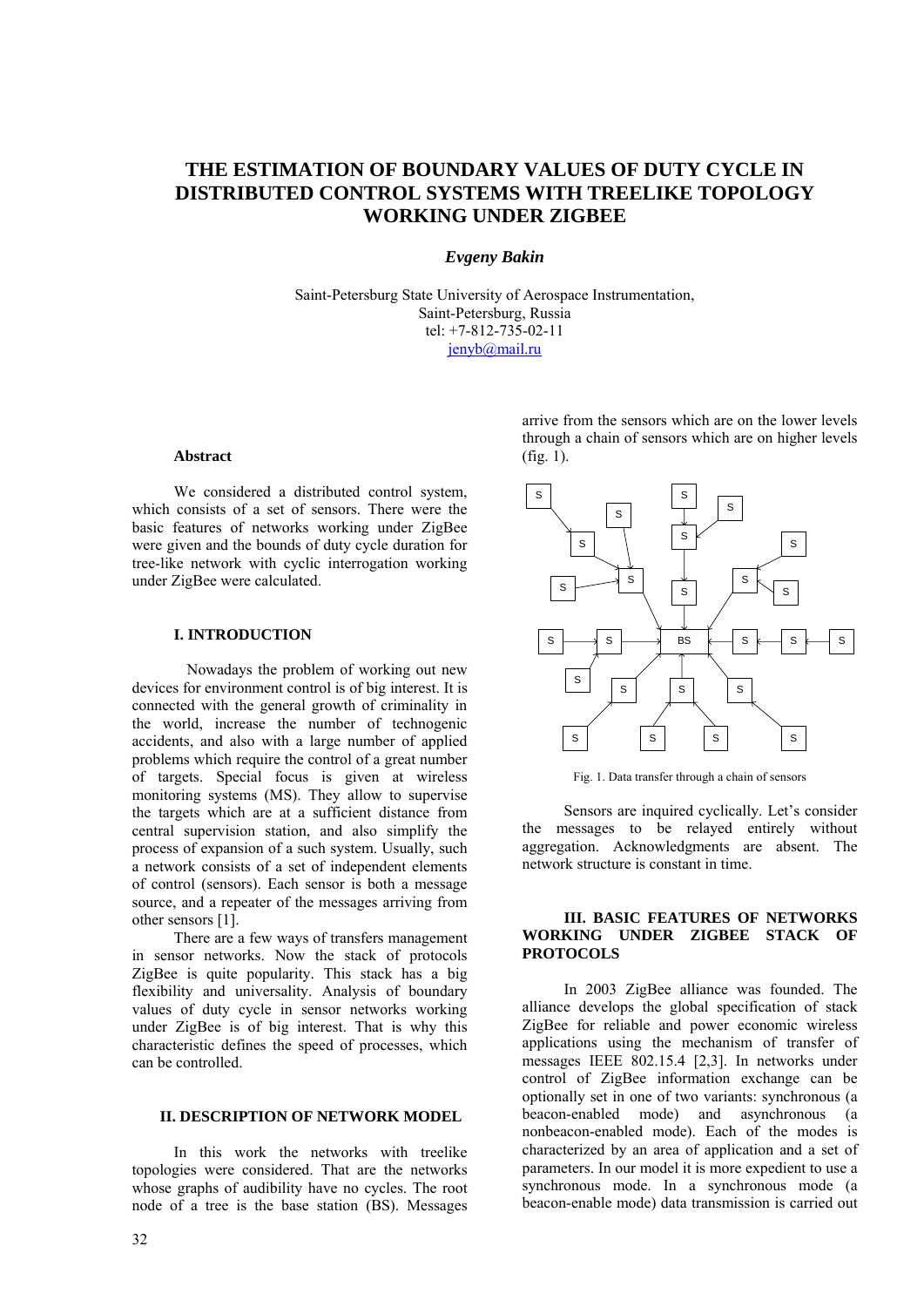by means of a sequence of the superframes whose time characteristics are appointed by base station. Each superframe can be divided in two phases: active and inactive. During the inactive phase all devices of a network are in a sleeping mode.

In the active phase it is possible to allocate three frames (fig. 2):

1. An operating segment or a beacon;

2. An interval of competitive access (contention access period, CAP);

3. An interval free from a competition access (contention free period, CFP).

During the Beacon-frame the base station transfers to devices of the cluster the message containing the information on time parametres of the superframe (duration of the superframe, duration of interval CAP, whether interval CFP is included in the superframe and, if it is included, its duration etc.).

During an interval of competitive access, the devices transfer the messages according to the algorithm of carrier-sense multiple access with collision avoidance, CSMA/CA. In this interval commands and asynchronous data are transferred.

Besides, new devices require inclusion in the network in this interval. Interval CFP is divided into a sequence of the guaranteed timeslots (GTS) distributed between the devices which have sent inquiry about the reception of the guaranteed time slot. In the operating segment the moment of the beginning and duration is set for each of them. The appointment of GTS to the device means that no other device in this moment can work for transfer. Work in the range of СFP is appointed to the devices which are sensitive to delays.

The function of relaying the beacon received from base station is assigned to the intermediate sensors. Thus, the intermediate sensors are the participant of the incoming superframe and the initiators of outgoing superframe (fig. 3).

Time characteristics of the superframe such as duration of the superframe (SD), starting time of the proceeding superframe (StartTime), an interval between beacons (BI) are specified by base station and are transmitted in a beacon. In a network all superframes have identical time characteristics.



Fig. 2 Structure of the superframe



Fig. 3 Interaction of incoming and outgoing superframes

## **IV. THE ANALYSIS OF BOUNDARY VALUES OF A DUTY CYCLE**

A cycle in such a network begins with the superframe in which the base station inquires sensors

of the first level. After that, at the second stage, sensors of the first level initiate superframes in which they inquire affiliated sensors of the second level etc. On of the features of a stack of protocols ZigBee is that all superframes in a network should have equal duration. Obviously, that fastest the interrogation cycle will take place if starting time is minimized,